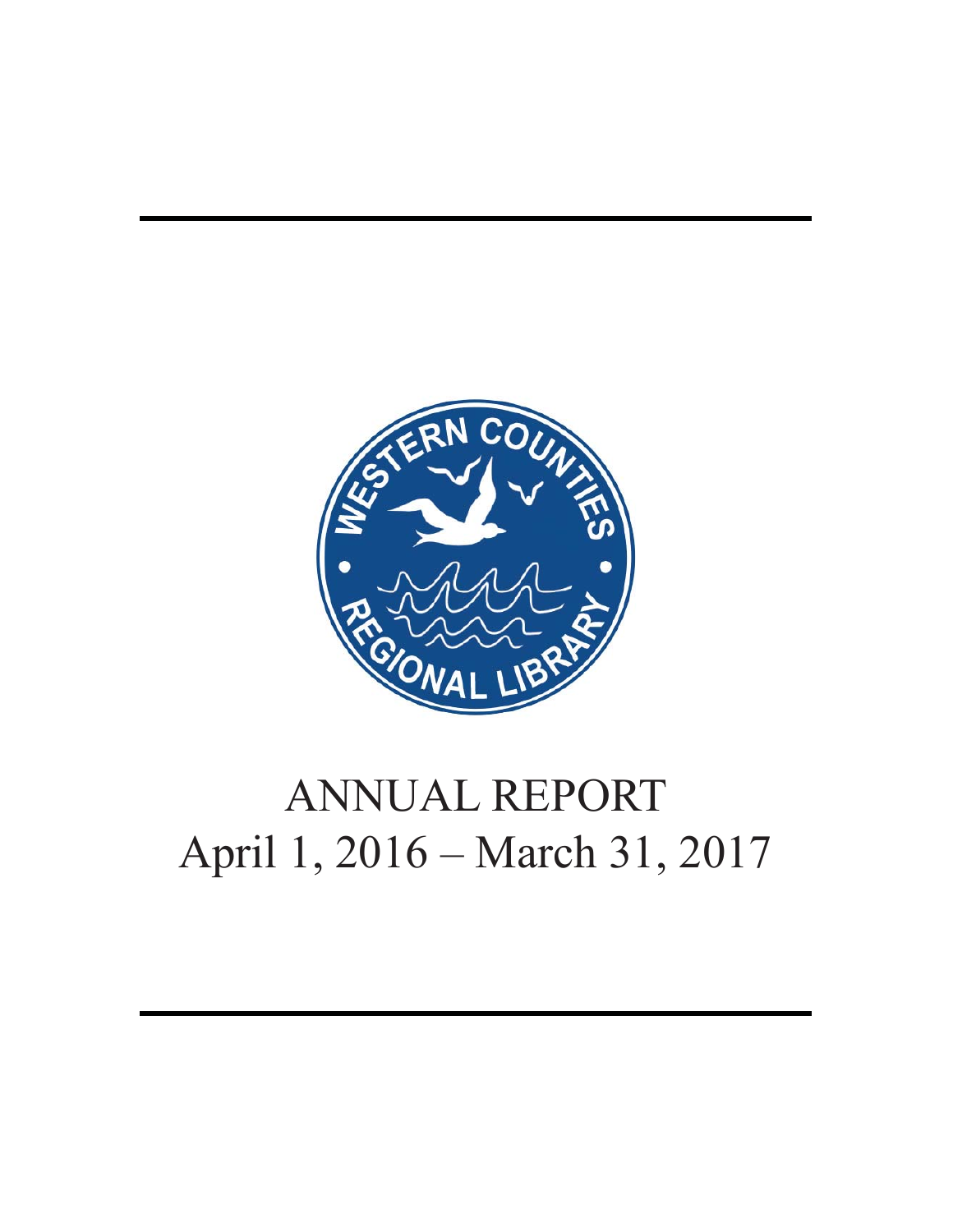# **Regional Highlights**

Eight-hundred-and-forty-seven children registered for the Summer Reading Club (SRC), of which 355 were new to the program. In addition, 160 teens and 444 adults participated. Total SRC programs for the region were 74 with 661 children in attendance. Author and librarian Joann Hamilton Barry from Saint John, N.B. visited four branches as part of SRC to discuss her book *Oak Island and the Search for Buried Treasure*.

Atlantic Canada's Hackmatack Children's Choice Book Award nominee David Atkinson, author of *Wereduck*, did readings at the Digby, Lockeport, Weymouth and Yarmouth branches.

Over 271,000 books were read by school children in the three counties during the WOW! Reading Challenge. The winner of the WOW! Reading Challenge, sponsored by Web.com, Port Maitland School, and second runner up Yarmouth Central, won a visit from the Maritime Marionettes from Truro.

Pop-up libraries were set up at trade shows, shopping malls and arenas, allowing people to borrow material, sign up for cards, and learn about library services.

Sexual & Reproductive Health Nova Scotia partnered with the library to create sexual and reproductive health awareness through displays and reading lists.

The library continued to partner with YREACH to support newcomers to the area.

Fazal Malik visited Clare, Digby, Shelburne and Yarmouth branches to discuss Islam and what it means to be Muslim in Canada.

Through a new partnership with REEL Canada, multiple branches participated in the National Canadian Film Day by screening Canadian films. The library continues to expand the program to include more screenings.

Storyteller and string artist Anne Glover shared her stories and demonstrated how to manipulate string as a way to engage children in creative storytelling at the Digby and Weymouth branches.

#### **2016-17 REGIONAL LIBRARY NUMBERS**

| <b>Activity</b>                         |         |
|-----------------------------------------|---------|
| <b>Registered Members</b>               | 14,029  |
| <b>New Registered Members</b>           | 1,824   |
| <b>Library In-Person Visits</b>         | 126,830 |
| <b>Library Virtual Visits</b>           | 50,850  |
| <b>Information Questions</b>            | 10,586  |
| <b>Summer Reading Club Participants</b> | 1,451   |
| Digital Loans (Overdrive and Zinio)     | 17,065  |
|                                         |         |
| <b>Regional Stats</b>                   |         |
| <b>Population Served</b>                | 55,708* |
| <b>Public Access Computers</b>          | 78      |
| <b>Library Branches</b>                 | 10      |
| Number of Staff                         | $47**$  |

The population statistic is from the 2016 Statistics Canada census.

\*\* Includes full-time, part-time and casual staff.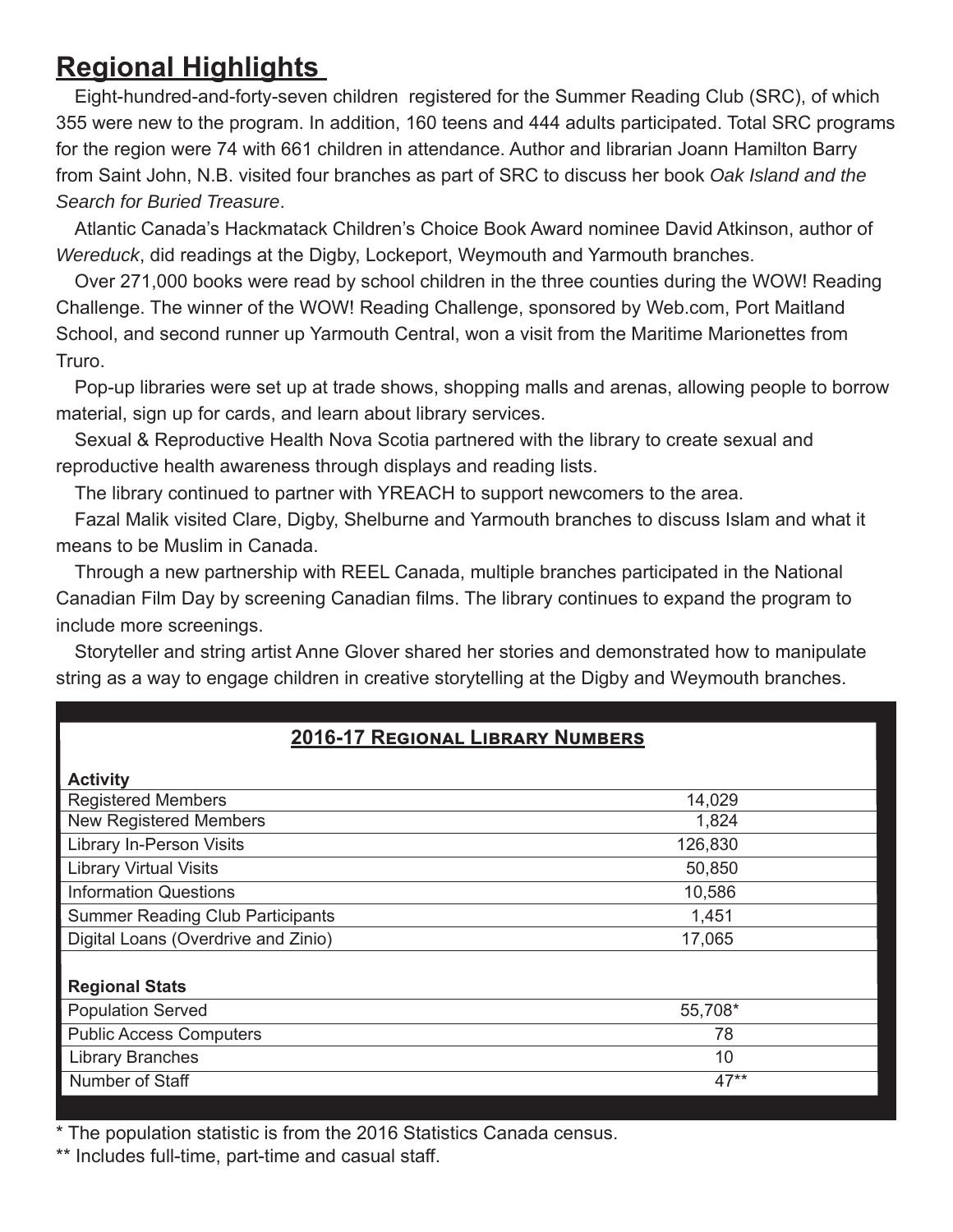# **Branches at a Glance**

#### **Barrington**

Tying into the Pokémon Go craze, the library hosted a virtual Pokémon Go event for all ages.

Interest remained high in the Scratch computer programming events for children aged eight to 12, introducing them to programming and computer literacy.

Children participated in Dalhousie University's SuperNova science and technology camp.

Residents at Bay Side Home enjoyed regular visits and book deliveries.

# **Clare**

Children got creative by designing robots using LEGO Robotics and **littleBits** 

Dietitian Lianne Boudreau Maltais presented healthy eating tips for adults.

Local artists exhibited their work. The library celebrated seniors week by hosting a tea for over 25 people.





**Ready to play Pokemon Go in Barrington.**

- $\mathbf{1}$ , 440 Members
- 677 Program Attendance
- $\mathbf{A}$  $\mathbf{A}$  $\mathbf{B}$  8.509 Visits
- **20,434 Items Borrowed** 
	- 180 Summer Reading Club Participants
- 2,138 Computer Bookings
- 1,567 Wireless Connections
- 141 Community Room Bookings



**Making Christmas candy in Clare.**

- 1,001 Members
- 1,337 Program Attendance
- 8,289 Visits
- **49 13,092 Items Borrowed** 
	- 166 Summer Reading Club Participants
	- 3,171 Computer Bookings
	- 718 Wireless Connections
	- 312 Community Room Bookings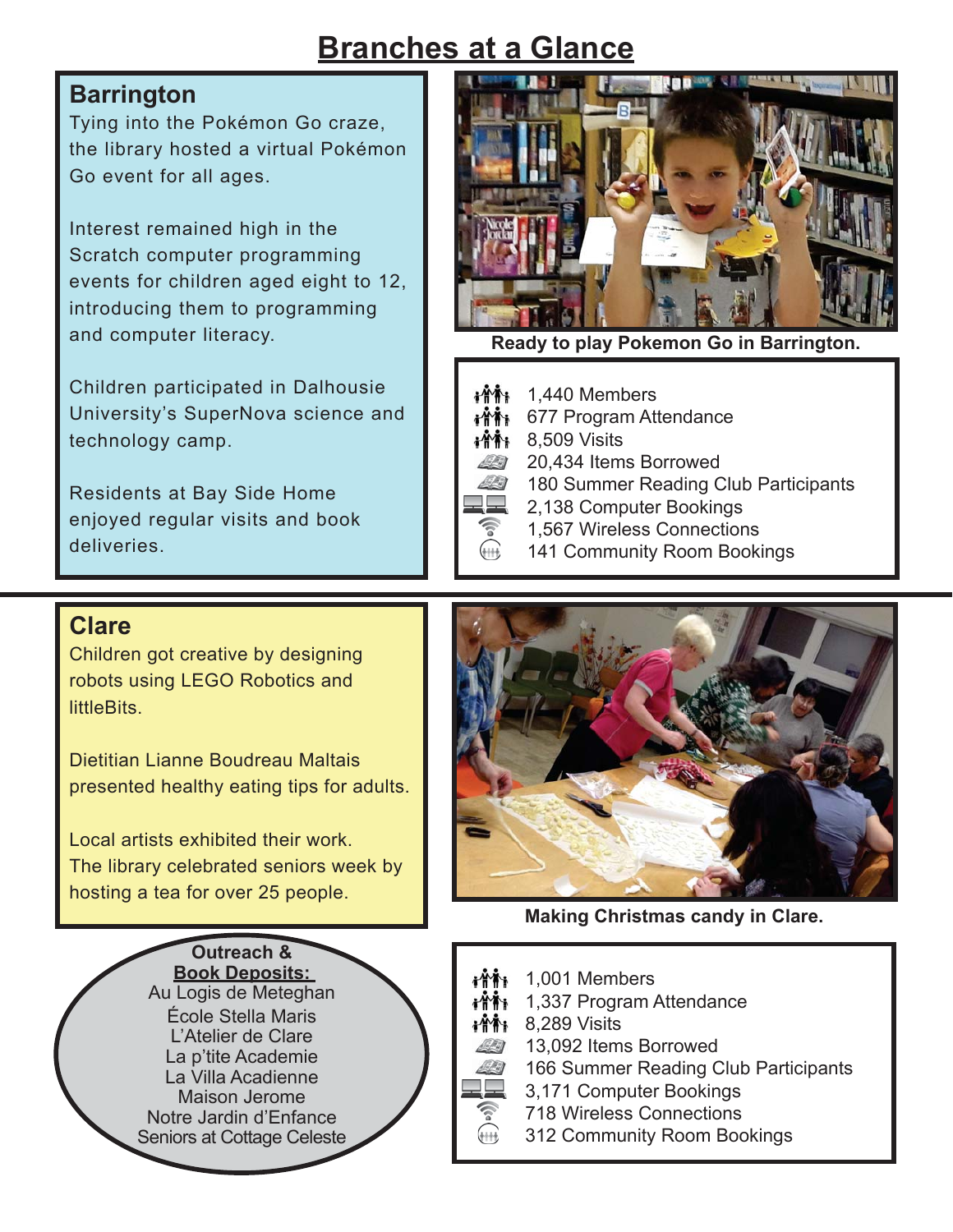# **Clark's Harbour**

Humorous storyteller Melda Clark Roache shared personal tales to a captive audience.

The Grade 3 class from Clark's Harbour Elementary School held its first annual Read-A-Thon in the library.

A handicrafters program grew to become a club, running continuously throughout the year.



**Clark's Harbour organized an auction to raise money during the 2016 Adopt-A-Book campaign.**

- $\mathbf{A}$   $\mathbf{A}$   $\mathbf{A}$   $\mathbf{A}$   $\mathbf{A}$   $\mathbf{A}$   $\mathbf{A}$   $\mathbf{A}$   $\mathbf{A}$   $\mathbf{A}$   $\mathbf{A}$   $\mathbf{A}$   $\mathbf{A}$   $\mathbf{A}$   $\mathbf{A}$   $\mathbf{A}$   $\mathbf{A}$   $\mathbf{A}$   $\mathbf{A}$   $\mathbf{A}$   $\mathbf{A}$   $\mathbf{A}$   $\mathbf{A}$   $\mathbf{A}$   $\mathbf{$
- 1,030 Program Attendance
- **AM** 6,120 Visits
- **444 5.152 Items Borrowed**
- 53 Summer Reading Club Participants
	- 774 Computer Bookings
		- 1 Wireless Connection

# **Digby**

Volunteers assisted 108 seniors and lowincome earners with income tax returns.

The library celebrated Culture Day on Oct. 1, offering hands-on demonstrations of African drumming, Acadian basket weaving, quiltmaking and other traditional forms of art and music.

In partnership with Art Gallery of Nova Scotia ArtReach program, 41 high school students participated in printmaking workshops with local artists Bonnie Baker and Jay LeBlanc.

In partnership with the NSCC and Digby Area Learning Association, the library provided hundreds of books to local children.

The library had a booth at the school readiness assessments for three-year-olds, providing an opportunity to meet families and promote library services. On the feedback forms under "one thing I liked about this screening", a parent replied … "getting my son a library card".





**Students learn about printmaking at the Digby library.**

- $\mathbf{A}$  $\mathbf{A}$  $\mathbf{B}$  2.124 Members
- 1,706 Program Attendance
- **i音轴** 20,329 Visits
- **30.010 Items Borrowed**
- **49 162 Summer Reading Club Participants** 
	- 2,194 Computer Bookings
- 3,243 Wireless Connections<br>
156 Community Room Boc
	- 156 Community Room Bookings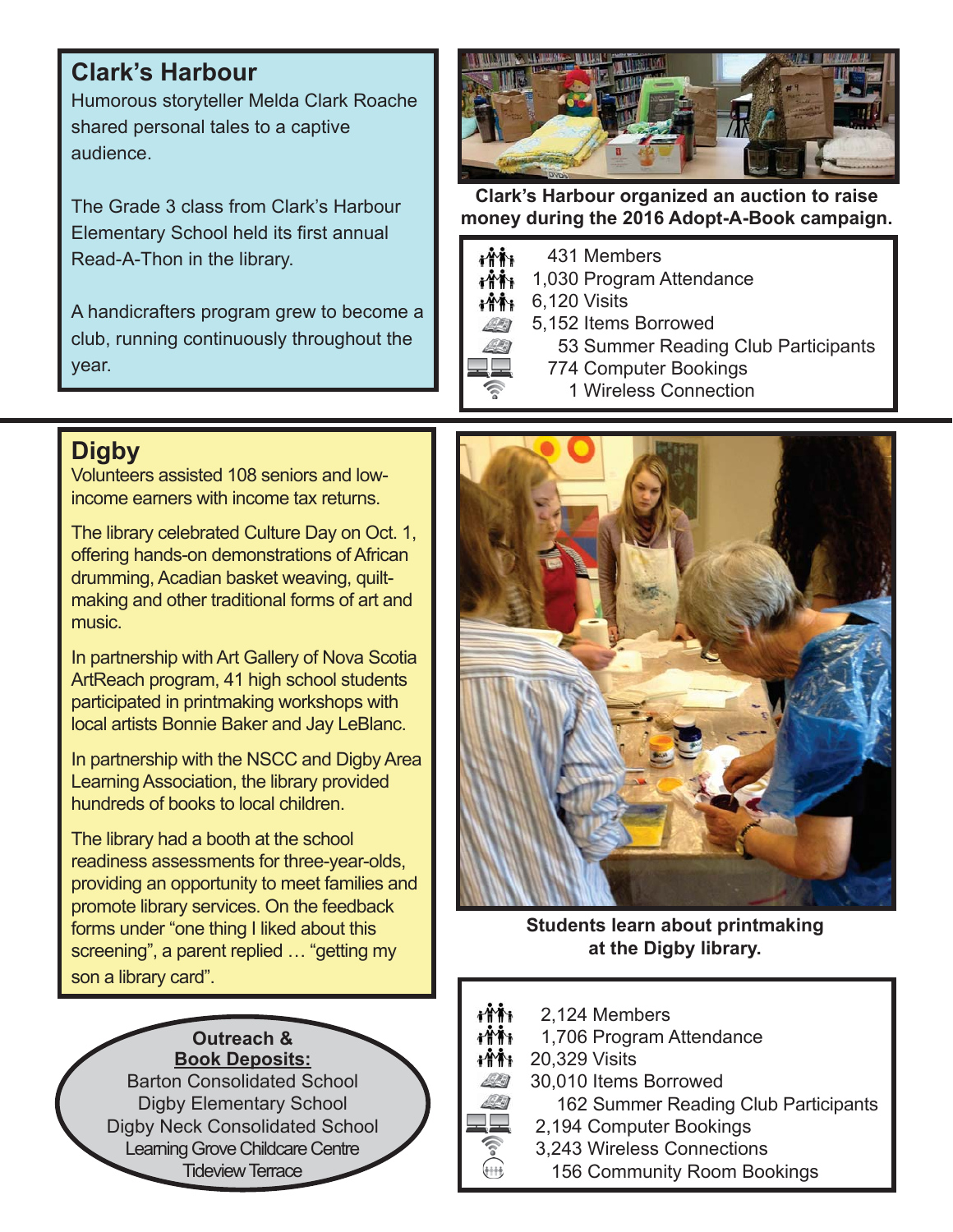#### **Lockeport**

Local artist Val Atwood led a demonstration in dry needle felting with merino wool and the art pieces created were displayed.

An after-school program was introduced in partnership with Our House Wellness Centre, featuring science, computer games and crafts.

Local volunteers led a session to introduce vanishing skill sets to younger people and promote environmentally beneficial practices.

In partnership with Harmony Bazaar music festival, a Living Library program provided an opportunity for people to meet musicians.

The community garden project behind the library is ongoing.

> **Outreach & Book Deposits:** Atlantic Heights Rest Home Surf Lodge Nursing Home

# **Pubnico**

The library exhibited artwork created by local school children.

Staff delivered book deposits to area schools and conducted story times.

A workshop on nature photography was hosted at the library.

Minecraft and seasonal crafts and games were offered to children.





**Young participants enjoy playing Minecraft**  in Lockeport.

- <sup>\*\*\*\*</sup> 435 Members
- 712 Program Attendance
- **t愉** 6,770 Visits
- 7,448 Items Borrowed
- 70 Summer Reading Club Participants
- 1,388 Computer Bookings
	- 318 Wireless Connections



**Parrot-making in Pubnico.**

- 427 Members
- 1,255 Program Attendance
- 4,030 Visits
	- 5,617 Items Borrowed
	- 34 Summer Reading Club Participants
	- 88 Computer Bookings
	- 139 Wireless Connections
	- 67 Community Room Bookings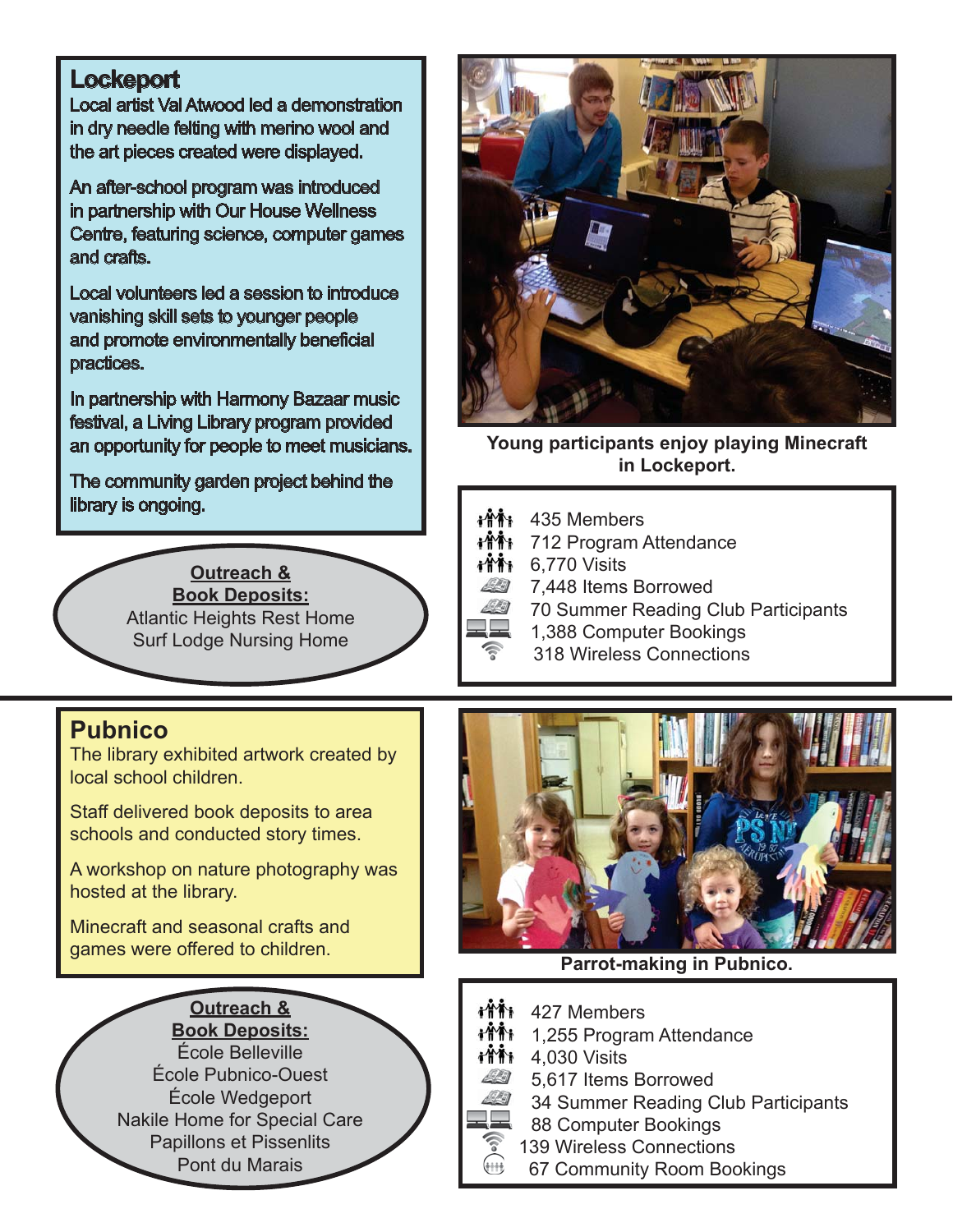#### **Shelburne**

The library's community room was renovated and expanded to include a kitchenette, audiovisual equipment and new furniture. Other parts of the library were renovated and refurnished to include a much-needed second meeting room, reading corner, charging stations, new computers and study carrels, and art display space.

In partnership with Dalhousie University, a week-long SuperNova Science Camp introduced 14 school-age children to fun, science concepts and activities.

Members of a local search-and-rescue organization taught participants in Boys Night Out survival skills.

**Outreach & Book Deposits:**  King Street Family Resource Centre Mary's Abide-A-While Roseway Manor



**Participants at Dalhousie University's Camp SuperNova in July 2016.** 



- $\mathbf{H}^*$  1,600 Members
- <sub>้∲้∳้∲้</sub> 1,466 Program Attendance
- $\mathbf{m}_{\mathbf{i}}$  15,943 Visits
	- 20,118 Items Borrowed
		- 96 Summer Reading Club Participants
	- 3,017 Computer Bookings
	- 1,923 Wireless Connections
		- 238 Community Room Bookings

#### **Westport**

A fibre arts group met regularly at the branch.

A special program on knitting and wool selection was offered.

Local artist, Vicki Turner provided a hands-on workshop on collage art.

A series of art lectures were presented.

A visiting biologist and bird count specialist shared his findings with local bird enthusiasts.



**Dorothy Outhouse, right, leads a genealogy workshop in April 2016.**

- **A前** 228 Members
- 379 Program Attendance
- **1,087 Visits**
- **3,090 Items Borrowed**
- 19 Summer Reading Club Participants
- 285 Computer Bookings
- 769 Wireless Connections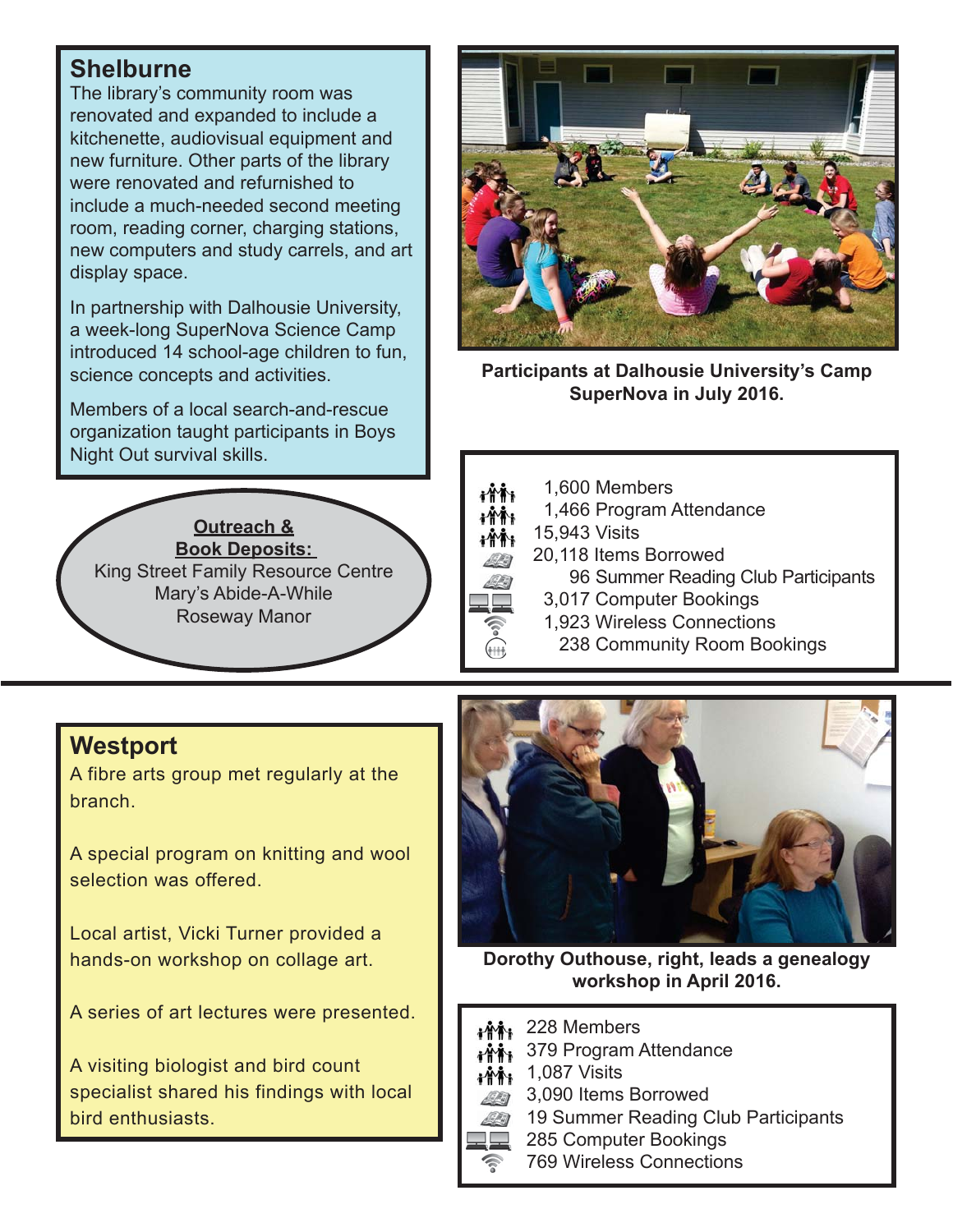#### **Weymouth**

Jamie Hogan, artist-in-residence at the Jenny Family Compound of Maine College of Art, shared her children's book illustrations with students and invited them to draw.

A library council of five youth created a Halloween carnival for children, attracting over 80 people. In February, they performed a puppet show attended by 70 people.

Children participated in a six-week program of coding with Scratch during which they learned basic coding techniques.

> **Outreach & Book Deposits:**  Weymouth Consolidated School

#### **Yarmouth**

The Library hosted a N.S. Health Authority discussion to generate ideas to cut health care costs. This brought about a partnership with Yarmouth Leisure Services for chair yoga classes.

Pop-up libraries were set up at three Switch events downtown, NSCC Early Learners Conference, and Seniors Expo, offering services on site.

**Outreach &** 

**Book Deposits:**  Arcadia School Church Hill Manor Green Cove Manor Hebron Terrace Hibernia Heights Huntington Place Seniors Residence Lawndale Haven Mountain View Manor New Beginnings Plymouth School Port Maitland School The Meadows Tidal View Manor The Willows Trinity Place Veterans Place



**Paper Roll Art program in Weymouth.**

- $\mathbf{1}$ ,075 Members
- in¥i, 1,055 Program Attendance
- **i**<sup>1</sup>i 21,513 Visits
- **444 13,536 Items Borrowed** 
	- 203 Summer Reading Club Participants
	- 2,363 Computer Bookings
	- 872 Wireless Connections
- **EXECUTE:** 316 Community Room Bookings



Author Joann Hamilton Barry signs a copy of her **book** *Oak Island and the Search for Buried Treasure.*

- ነትችኑ 5,268 Members ተሸችነ 3,408 Program Attendance i fi fi 34,305 Visits 58,979 Items Borrowed 49 BA 468 Summer Reading Club Participants 三 9,841 Computer Bookings  $\widehat{\mathbb{C}}$ 1,310 Wireless Connections
- $\underline{\overset{\sim}{\bullet}}$  150 Community Room Bookings